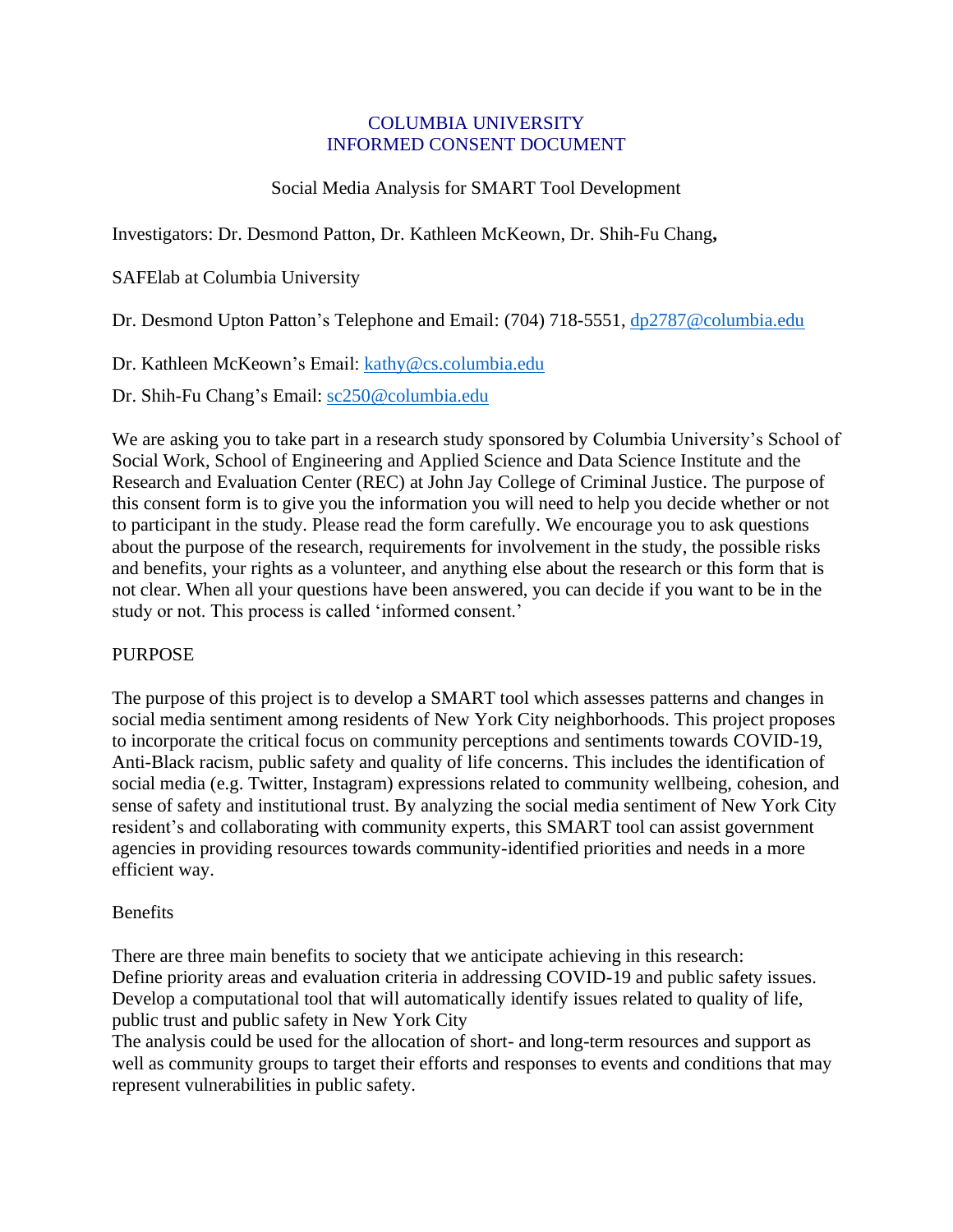## **PROCEDURES**

Information technology has been marshalled before to tackle issues of public safety concern. Recently, the justice system has turned to using social media, monitoring for the potential of violent outbreaks and as evidence in criminal prosecutions. We propose the use of technology to achieve safety and improved quality of life by a different, less punitive, path. Overall, the project seeks to galvanize residents, community stakeholders and several city agencies in order to tackle underlying factors correlated with public safety and institutional trust.

Stage 1: We will collect social media posts (e.g., Twitter, Facebook and Instagram) within the first 3 months of the proposed study. We will use a hybrid model for collecting data that includes (i) a computational strategy: the computational strategy will be used to automatically collect posts from public accounts on Facebook, Instagram, and Twitter. In order to protect user identity, the computer science team will create a password-protected app that can only be used on JohnJayREC computers. Additionally, we are(ii) seeking participant consent for observing social media posts.

We will recruit adult residents virtually (e.g phone, video chat, online chats) and through community-based referrals to annotate social media data. These community experts will leverage their neighborhoods, cultural, and linguistic expertise in local and social media contexts to translate and interpret social media data.

Stage 2: We will use Natural Language Processing and Computer Vision Detection techniques to automatically detect concepts related to priority issues and generalize from observed behavior on social media.

Stage 3: We will collaborate with JohnJayREC and MOCJ to develop and deploy an approach to detect issues related to public safety in identified areas that are informed by community advisors on key priorities and needs.

\*Community experts may refuse to answer any question or item in any interview

# RISKS, STRESS, OR DISCOMFORT

This research may include discomfort and an emotional burden due discussing topics such as, quality of life concerns, community wellbeing, cohesion, public safety and COVID-19 being discussed in interviews.

#### OTHER INFORMATION

The data will remain confidential. We will de-identify all social media posts, use images from different domains, and seek community input to ensure our project has the highest ethical standards. The data will be used to support the development of machine learning techniques to assist in the detection public safety, quality of life and COVID-19 concerns. All files and storage devices containing study data will be retained for at least five years. Once it is decided that the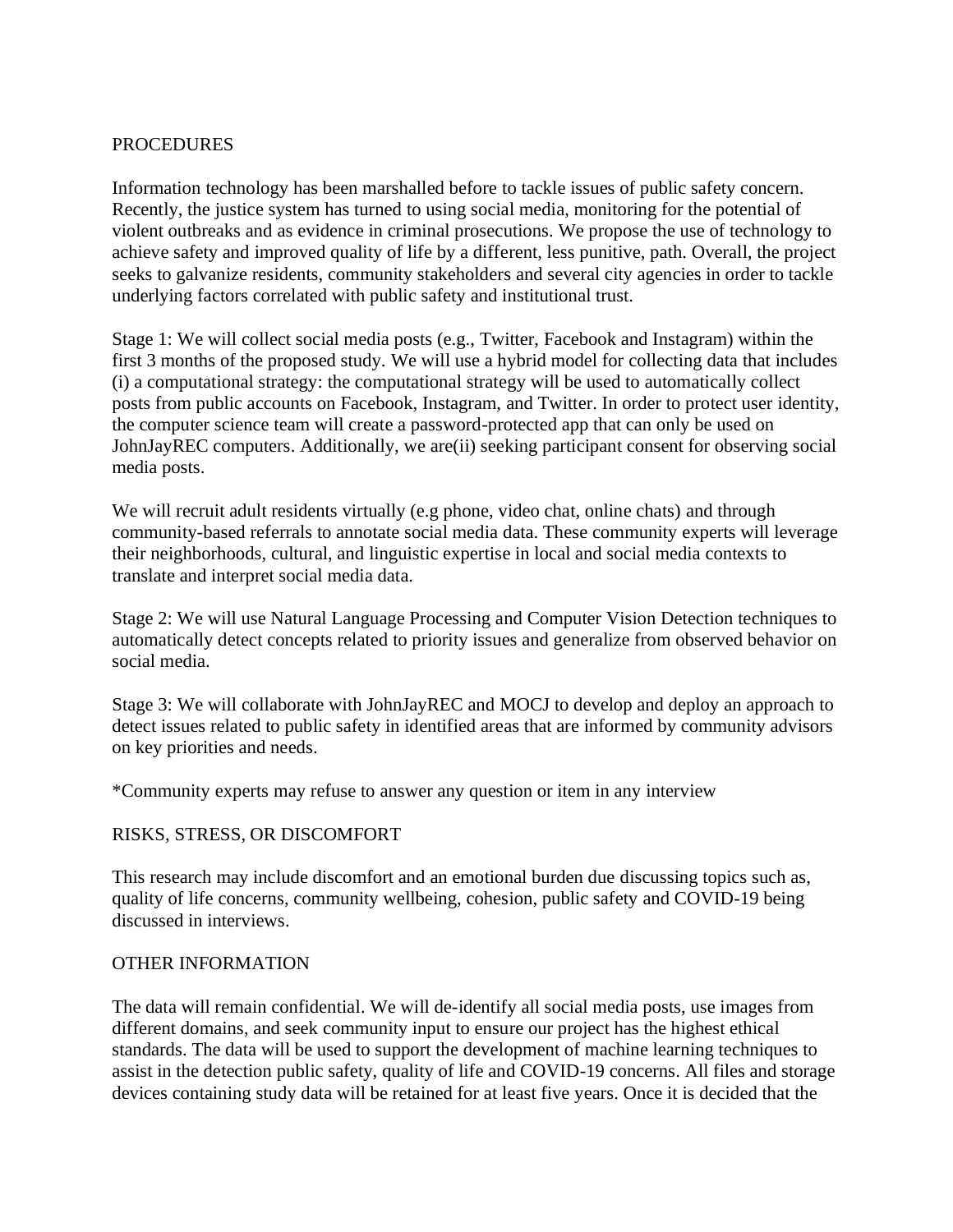study data are no longer needed, the electronic data will be permanently erased. Community participants may refuse to participate or may withdraw from the study at any time without penalty or loss of benefits to which they are otherwise entitled. All names and identifying information will be maintained in an encrypted file that is only accessible by JohnJayREC staff. All usernames in the downloaded posts will be automatically removed and thus the computer science team will only see the text, images, video and emojis from the selected users.

As an incentive to your participation, we will provide a monetary incentive of \$50. You may be asked to consent to giving us access to your public Twitter, Facebook, and Instagram posts. We seek a cohort of up to seventy-five adult (18 years or older) residents, whom we will contact in various ways to include phone calls and direct messages through the research teams' Facebook, Instagram, and Twitter accounts. Per Twitter policy, we will be able to analyze your last 3200 posts and, through Facebook and Instagram, examine public posts over the past 12 months.

## PARTICIPATION

Participation in research is entirely voluntary. You may refuse to participate or withdraw from participation at any time without jeopardizing your employment, student status or any other entitlements. The investigator may withdraw you at his/her professional discretion.

#### PRIVATE INFORMATION

Any information derived from this research project that personally identifies you will not be voluntarily released or disclosed without your separate consent, except as specifically required by law.

#### CONTACT INFORMATION

If at any time you have questions regarding the research or your participation, you should contact the Principal investigator, Dr. Desmond Upton Patton, who will answer all questions. His telephone number is (704) 718-5551 and email [dp2787@columia.edu.](mailto:dp2787@columia.edu) You should also contact the investigator or a member of the research staff if you have any concerns or complaints about the research.

If at any time you have comments regarding the conduct of this research or questions about your rights as a research participant, you should contact the Institutional Review Board (IRB) Administrator at (212) 851-7040.

#### PARTICIPANT'S STATEMENT

I have read the above purpose of the study and understand my role in participating in the research. I volunteer to take part in this research. I have had a chance to ask questions. If I have questions later, about the research, I can ask the investigator listed above. I understand that I may refuse to participate or withdraw from participation at any time without jeopardizing my employment, student status or other rights to which I am entitled. The investigator may withdraw me at his/her professional discretion. If I have questions about my rights as a research participant, I can call the Institutional Review Board office at (212) 851-7040. I certify that I am 18 years of age or older and freely give my consent to participate in this study. I will receive a copy of this document for my records.